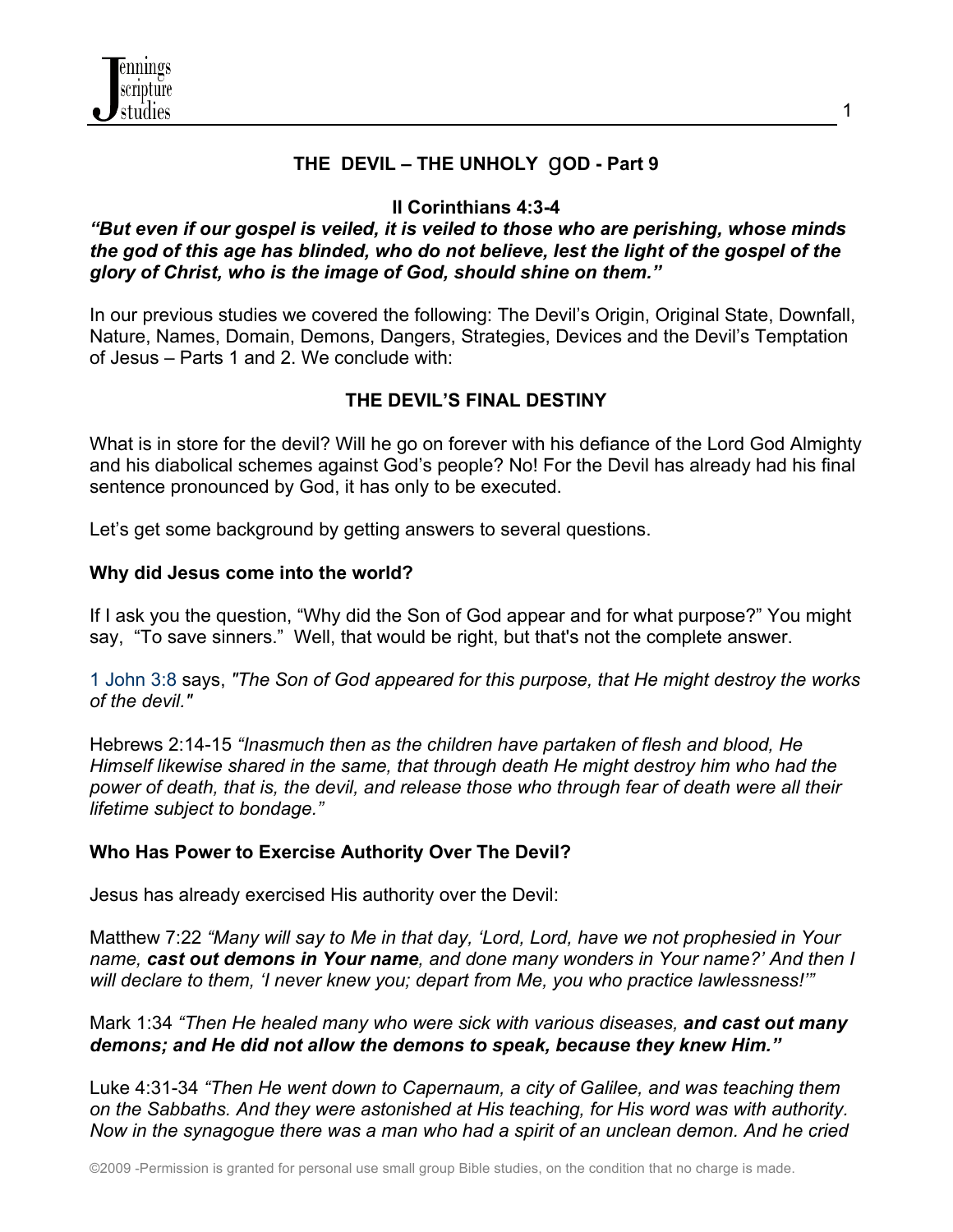*out with a loud voice, saying, "Let us alone! What have we to do with You, Jesus of Nazareth? Did You come to destroy us? I know who You are—the Holy One of God!"*

#### Luke 9:1 *"Then He called His twelve disciples together and gave them power and authority over all demons…"*

And, remember that Jesus went out into the wilderness and engaged in a confrontation with Satan. Satan put three temptations in front of Jesus over which Jesus totally triumphed in each of them. He established His power over Satan there.

Also, I want to remind you of a verse: James 2:19, do you know what that verse says? It says, "The demons believe and"... what? ... "tremble." Now what makes them tremble? What scares demons? They know who God is. They know who Jesus is. They can read the Bible. They know the story very well. They also know the end of the story, the Lake of Fire prepared for them.

## **Who Will Judge The Devil?**

*"For the Father judges no one, but has committed all judgment to the Son, 23 that all should honor the Son just as they honor the Father. He who does not honor the Son does not honor the Father who sent Him."* (John 5:22-23)

*"He has appointed a day on which He will judge the world in righteousness by the Man whom He has ordained. He has given assurance of this to all by raising Him from the dead."* (Acts 17:31)

## **THE DEVIL'S DESTINY HAS ALREADY BEEN PREDICTED**

Remember Genesis 3:15? It reads, "*I will put enmity between you* (Satan) *and the woman, and between your seed* (Satan's seed) *and her Seed*; (Jesus) *He* (Jesus) *shall bruise your* (Satan's) *head, and you shall bruise His* (Jesus') *heel."*

The Devil has been under the condemnation of God ever since he sinned and was expelled from heaven as his home base. Isaiah 14:14-15 contains this prophecy: *"I will ascend above the heights of the clouds, I will be like the Most High.' Yet you shall be brought down to Sheol, to the lowest depths of the Pit."* 

Paul writes to the Christians in Rome who were under severe attacks from the godless rulers of the Roman Empire – being burned at the stake, fed to lions, etc. Paul wrote these words of encouragement: *" And the God of peace will crush Satan under your feet shortly. The grace of our Lord Jesus Christ be with you. Amen"* (Romans 16:20)

Putting the foot upon the necks of one's defeated enemies was a way to humiliate them. This was a practice in Old Testament times. When an enemy was conquered, the victors put their feet upon the necks of the enemy leaders. We see Joshua doing this as recorded in Joshua Chapter 10 - *"Then Joshua said, "Open the mouth of the cave, and bring out those five kings to me from the cave." And they did so, and brought out those five kings to him from the cave* 

2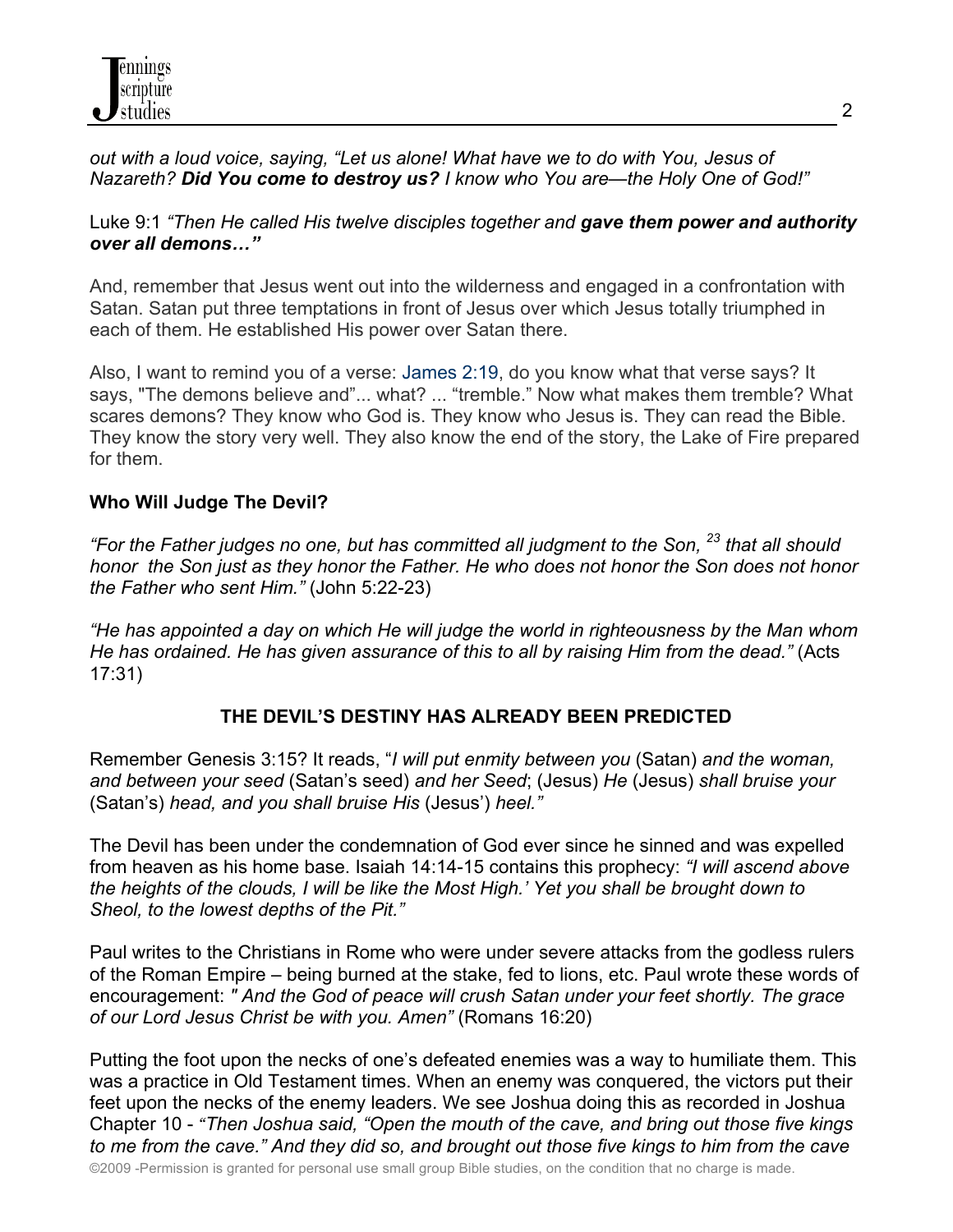*…… So it was, when they brought out those kings to Joshua, that Joshua called for all the men of Israel, and said to the captains of the men of war who went with him, "Come near, put your feet on the necks of these kings." And they drew near and put their feet on their necks. Then Joshua said to them, "Do not be afraid, nor be dismayed; be strong and of good courage, for thus the LORD will do to all your enemies against whom you fight."* (Joshua 10:22-25)

## **THE DEVIL'S DESTINY WAS SEALED AT THE CROSS**

John 12:31-33 *"Now is the judgment of this world; now the ruler of this world will be cast out. And I, if I am lifted up from the earth, will draw all peoples to Myself." This He said, signifying by what death He would die."*

Colossians 2:14-15 says that Jesus, by His death upon the cross *"….wiped out the handwriting of requirements that was against us, which was contrary to us. And He has taken it out of the way, having nailed it to the cross. Having disarmed principalities and powers, He made a public spectacle of them, triumphing over them in it. "* 

What did Jesus do by His death and resurrection? He wiped out the sin charges against us, praise the Lord! And, what else did He do? He "*disarmed principalities and powers, He made a public spectacle of them, triumphing over them in it."*

Hebrews 2:14 *"Forasmuch then as the children are partakers of flesh and blood, He also Himself likewise took part of the same; that through death He might destroy him that had the power of death, that is, the devil."*

The doom of Satan was assured at the cross.

# **THE DEVIL'S FINAL DESTINATION HAS BEEN PREPARED**

## **A. Satan will be consigned to hell eventually.**

Matt. 25:41 *"Depart from Me, you cursed, into the everlasting fire prepared for the devil and his angels."*

Satan is still on the loose, therefore, *"Be vigilant; because your adversary the devil walks about like a roaring lion, seeking whom he may devour. Resist him, steadfast in the faith…."* (I Peter 5:8-9a)

His Sentence has been pronounced, His place of confinement has been prepared.

## **B. Satan will be chained in hell temporarily.**

Revelation 20:1-3 *"Then I saw an angel coming down from heaven, having the key to the bottomless pit and a great chain in his hand. 2 He laid hold of the dragon, that serpent of old, who is the Devil and Satan, and bound him for a thousand years; 3 and he cast him into the bottomless pit, and shut him up, and set a seal on him, so that he should deceive the nations*